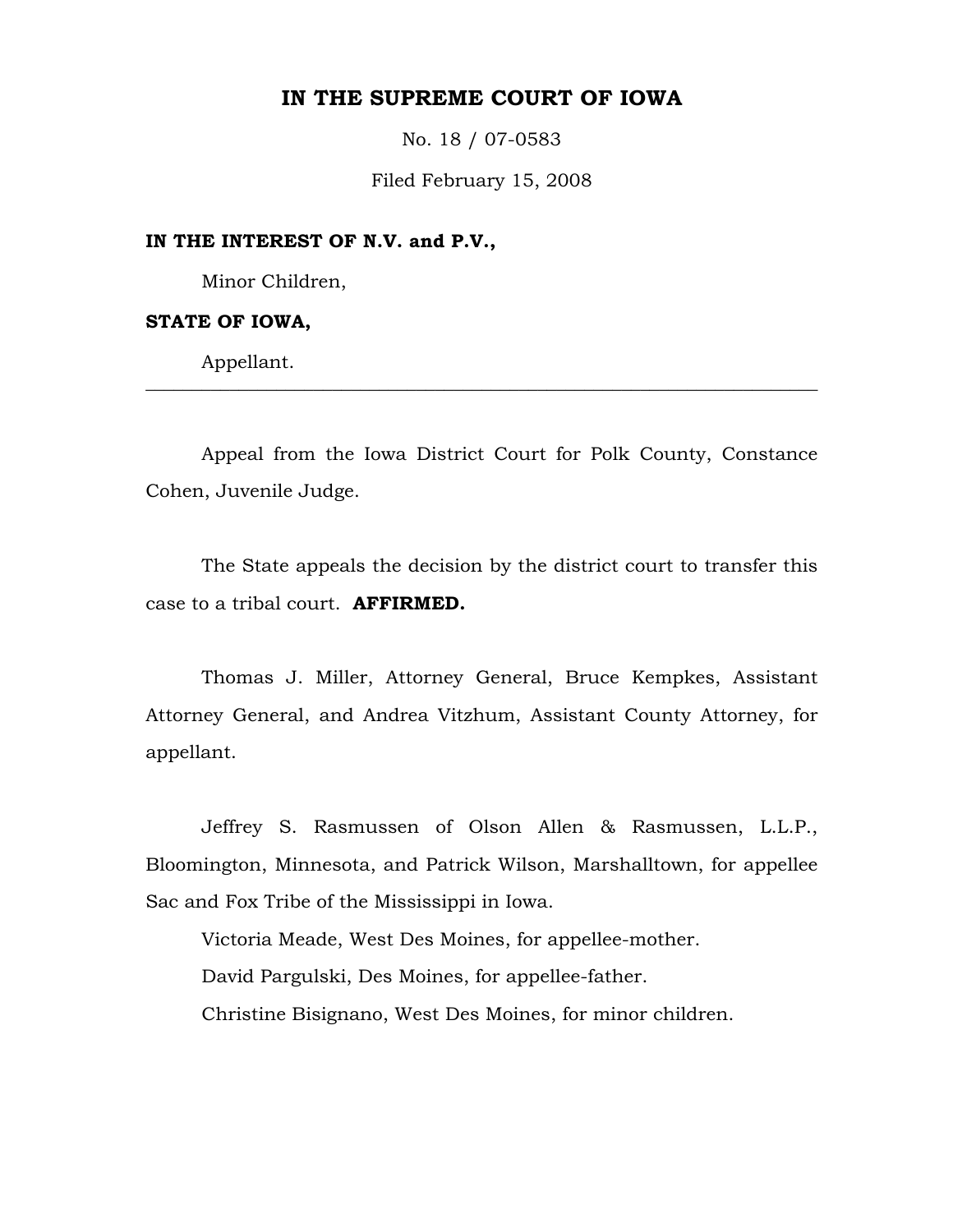#### **WIGGINS, Justice.**

 We must decide whether the district court properly transferred this case to the tribal court. Because the State failed to provide a legal basis for the district court to deny the transfer of this case to the tribal court, we affirm the district court's order.

### **I. Background Facts and Proceedings.**

The State filed a child in need of assistance (CINA) petition regarding N.V. and P.V. in September 2005. The father of the children was an enrolled member of a tribe other than the Sac and Fox Tribe; however, his mother was a member of the Sac and Fox Tribe, making the father a descendant. According to the Sac and Fox Tribe, N.V. and P.V. were not entitled to enrollment. Even though the children were not entitled to enrollment, under the Iowa Indian Child Welfare Act (Iowa ICWA) the Sac and Fox Tribe was entitled to notification of the proceedings because the Iowa ICWA defines an Indian child as one whom "the Indian tribe identifies as a child of the tribe's community." Iowa Code § 232B.3(6) (2005).1

On November 28 the district court held a CINA hearing. At the hearing the director of Meskwaki Family Services, who oversees the Iowa ICWA transfers for the Sac and Fox Tribe, acknowledged the tribe received notice of the CINA proceedings. The director testified N.V. and P.V. are not eligible for membership or enrollment in the tribe, but are considered descendants. Therefore, N.V. and P.V. are children of the tribal community and hence Indian children under the Iowa ICWA. The director explained the tribe did not wish to seek jurisdiction over the case

<sup>&</sup>lt;sup>1</sup>In November 2007 we held section 232B.3(6) to be unconstitutional as applied to children who were not members of a tribe or eligible for membership in a tribe. *In re A.W.*, 741 N.W.2d 793, 813 (Iowa 2007).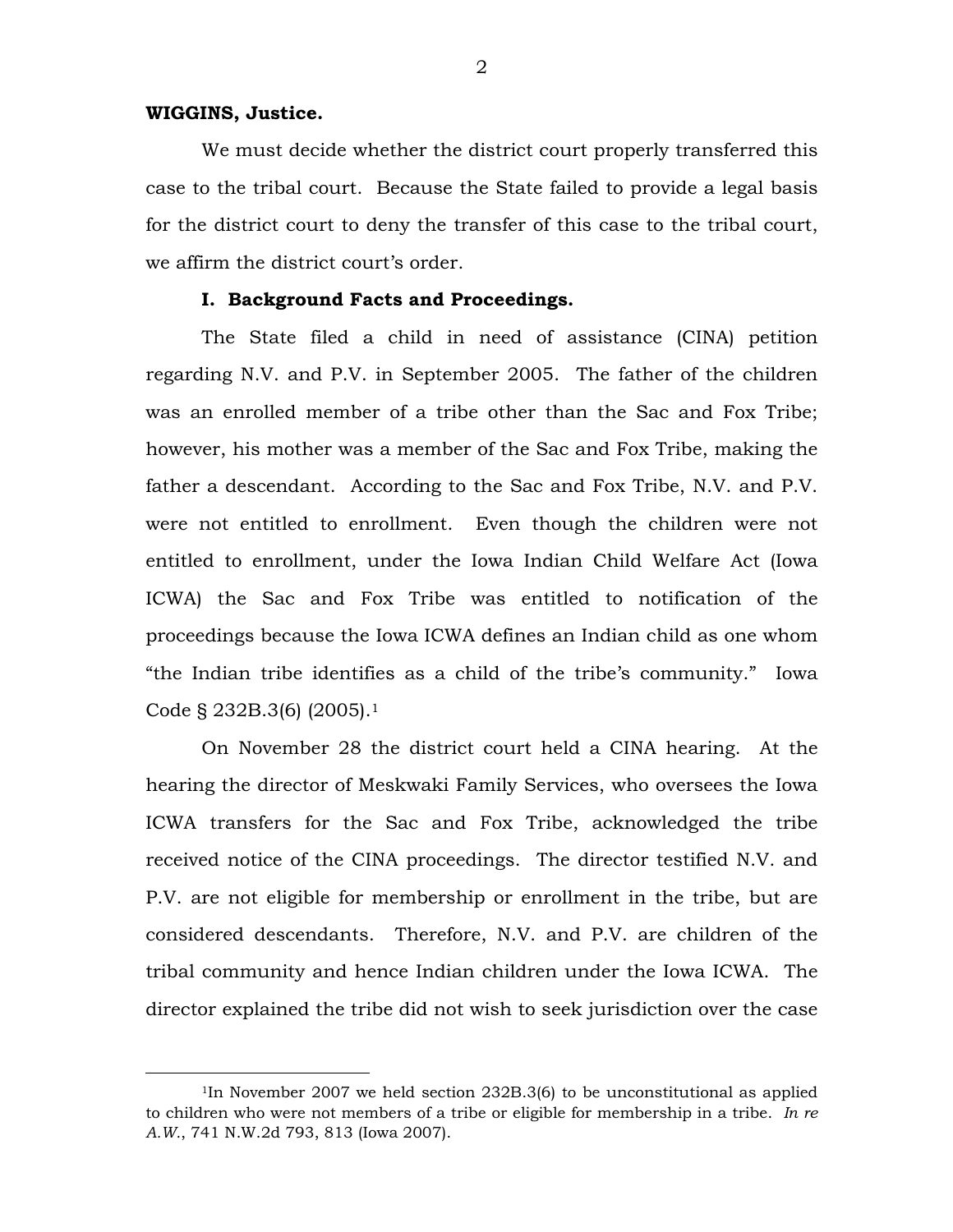because it only sought jurisdiction over cases involving children who were enrolled or eligible for enrollment in the tribe.

The CINA proceedings continued under Iowa Code section 232.2(6)(*n*) (parental drug use) and section 232.2(6)(*c*)(2) (parental failure to supervise). The parents did not contest the adjudication of their children as children in need of assistance or the placement of their children outside the home with a relative who was licensed as a foster parent. At the time of the CINA proceedings, both parents were incarcerated.

The mother was released from custody in August 2006. The court held the termination hearing on March 1, 2007. The mother was present at the hearing in person and the father appeared by telephone because he was still incarcerated. At the hearing the mother requested the court to transfer jurisdiction of the proceedings to the tribal court. The father joined the request. The State objected to the transfer. After granting additional time to submit briefs on the issue, the district court granted the request to transfer jurisdiction to the tribal court.

### **II. Issues.**

The State raises three issues on appeal: (1) whether the district court could deny an "eleventh-hour" request to transfer the custody proceedings to a tribal court; (2) whether the parties or witnesses would suffer undue hardship by such a transfer; and (3) whether the doctrines of estoppel, forfeiture, or laches prevent the parents from requesting a transfer to the tribal court.

## **III. Scope of Review.**

Normally, our review of proceedings to terminate parental rights is de novo. *In re J.E.*, 723 N.W.2d 793, 798 (Iowa 2006). However, we review issues of statutory interpretation for correction of errors at law.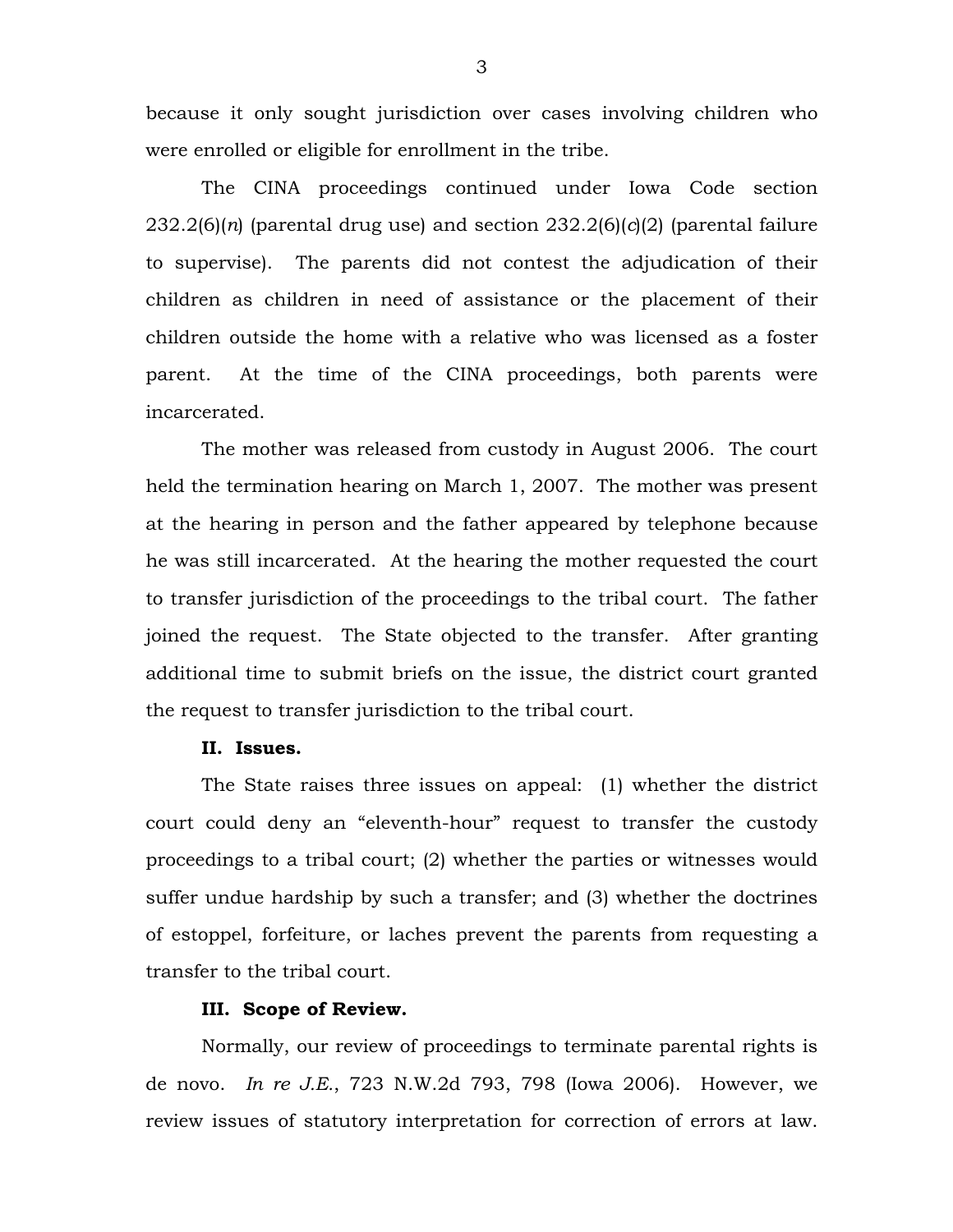*State v. McCoy*, 618 N.W.2d 324, 325 (Iowa 2000). Because the court did not hold a termination hearing, and because the court based its decision to transfer the case on its interpretation of Iowa Code section 232B.5(10), our review is for correction of errors at law.

## **IV. Analysis.**

**A. Whether the District Court Could Deny an "Eleventh-Hour" Request to Transfer Custody Proceedings to a Tribal Court.** Sections 232B.5(10) and 232B.5(13) deal with a request to transfer a case from a district court to a tribal court. Section 232B.5(10) allows either of a child's parents to request such a transfer. Iowa Code § 232B.5(10). This section provides:

Unless either of an Indian child's parents objects, in any child custody proceeding involving an Indian child who is not domiciled or residing within the jurisdiction of the Indian child's tribe, the court shall transfer the proceeding to the jurisdiction of the Indian child's tribe, upon the petition of any of the following persons:

- *a*. Either of the child's parents.
- *b*. The child's Indian custodian.
- *c*. The child's tribe.
- *Id.*

Section 232B.5(13) puts limits on the court's ability to transfer a case to the tribal court. Section 232B.5(13) provides what circumstances constitute "good cause" for a court to deny a request to transfer a case to a tribal court. *Id.* § 232B.5(13). The section reads as follows:

If a petition to transfer proceedings as described in subsection 10 is filed, the court shall find good cause to deny the petition only if one or more of the following circumstances are shown to exist:

*a*. The tribal court of the child's tribe declines the transfer of jurisdiction.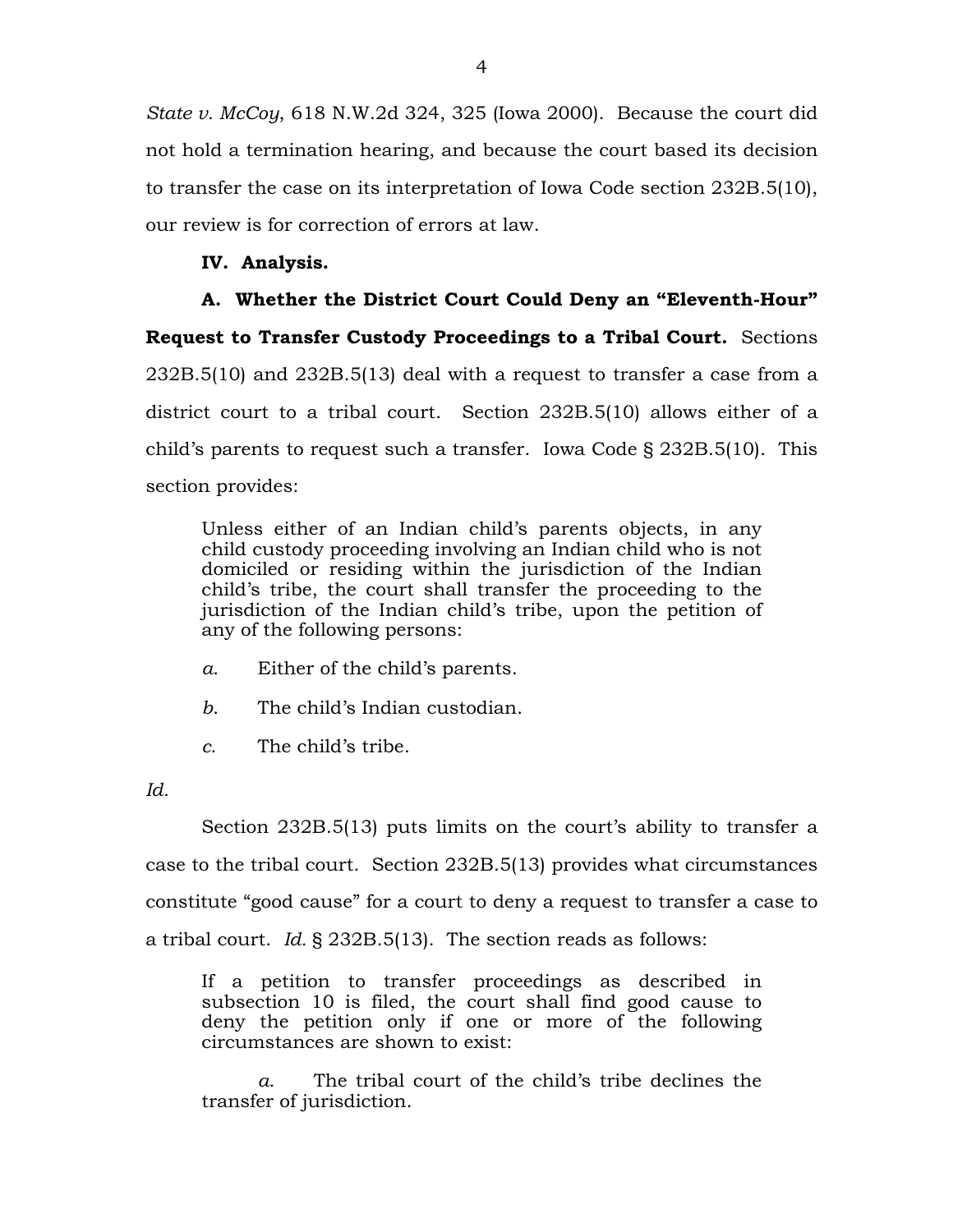*b*. The tribal court does not have subject matter jurisdiction under the laws of the tribe or federal law.

*c*. Circumstances exist in which the evidence necessary to decide the case cannot be presented in the tribal court without undue hardship to the parties or the witnesses, and the tribal court is unable to mitigate the hardship by making arrangements to receive and consider the evidence or testimony by use of remote communication, by hearing the evidence or testimony at a location convenient to the parties or witnesses, or by use of other means permitted in the tribal court's rules of evidence or discovery.

*d*. An objection to the transfer is entered in accordance with subsection 10.

*Id.* 

 The State requests us to construe the transfer statutes to provide the court with discretion to deny the parents' demand to transfer jurisdiction to the tribal court because they did not present good cause to excuse their untimely transfer request. We only resort to the rules of statutory construction when a statute is ambiguous. *State v. Wiederien*, 709 N.W.2d 538, 541 (Iowa 2006). When the statute's language is plain and its meaning is clear, we look no further. *State v. Snyder*, 634 N.W.2d 613, 615 (Iowa 2001). "If reasonable persons can disagree on a statute's meaning, it is ambiguous." *Weiderien*, 709 N.W.2d at 541. In this case, the language is plain, clear, and susceptible to only one interpretation.

Section 232B.5(10) mandates that a court *shall* transfer the proceeding to a tribal court upon a petition from the persons listed in the statute. Iowa Code § 232B.5(10). While the statute does not directly speak to the timing of when the transfer can or should be made, the statute does include the language "upon the petition," indicating the transfer should be made directly after an appropriate party requests the transfer. This language makes it clear that section 232B.5(10) does not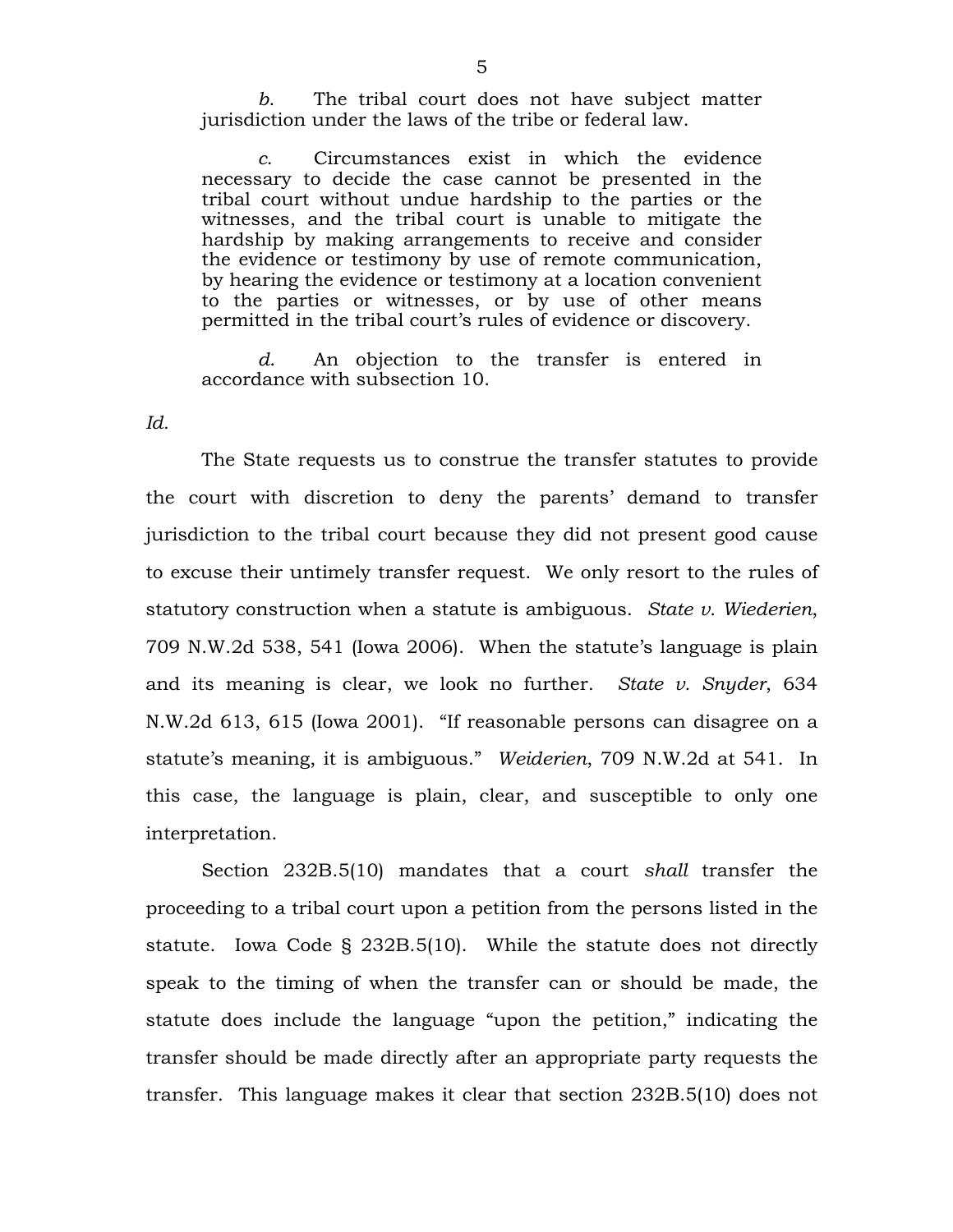contain any limitation on the time in which a request to transfer must be filed.

Further evidence that the transfer sections of the Iowa ICWA do not contain a time limitation for requesting a transfer can be found in section 232B.5(13). This section lists the circumstances that constitute good cause to allow a court to deny a request to transfer a case. The section specifically states "the court shall find good cause to deny the petition *only* if one or more of the" circumstances contained in the statute are shown to exist. *Id.* (emphasis added). By use of the word "only," the legislature made it clear that only those causes listed in section 232B.5(13) constitute good cause to deny the request for a transfer to a tribal court. None of the circumstances enumerated in section 232B.5(13) even hint at the requirement that a last-minute request to transfer a case to a tribal court is untimely, or that it constitutes good cause for the court to deny the request. Consequently, we hold the plain language of the transfer sections of the Iowa ICWA do not allow the court to deny a request to transfer a case to the tribal court based on the timing of the request.

 Moreover, our construction of the transfer statutes is not only consistent with the plain language of the statutes, it is also consistent with the legislative history of the Iowa ICWA. Prior to the enactment of the Iowa ICWA, the federal Indian Child Welfare Act (federal ICWA) governed cases involving Indian children. The federal ICWA required the court, "in absence of good cause to the contrary," to transfer a case from a state court to a tribal court in cases involving the placement of an Indian child or the termination of parental rights involving an Indian child. 25 U.S.C. § 1911(b). The federal ICWA did not include a definition of good cause or enumerate the circumstances constituting good cause.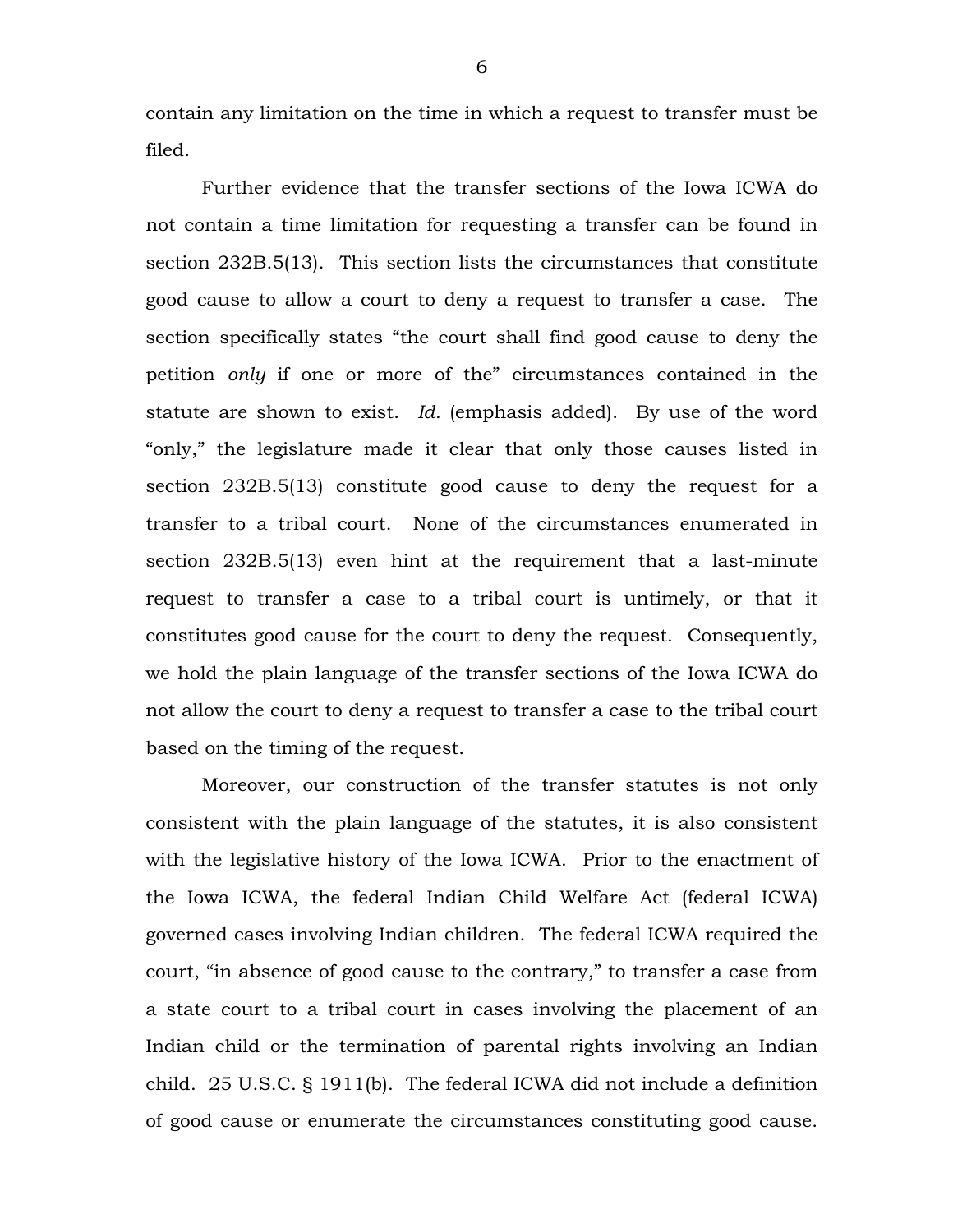*Id.* However, the Bureau of Indian Affairs issued nonbinding guidelines listing circumstances when good cause may exist to deny the transfer of a case to a tribal court. Guidelines for State Courts; Indian Child Custody Proceedings, 44 Fed. Reg. 67,591 (Nov. 26, 1979). These guidelines provide good cause may exist to deny a transfer if "[t]he proceeding was at an advanced stage when the petition to transfer was received and the petitioner did not file the petition promptly after receiving notice of the hearing." *Id.* These guidelines also state good cause may exist to deny a transfer if "[t]he evidence necessary to decide the case could not be adequately presented in the tribal court without undue hardship to the parties or the witnesses." *Id.*

Prior to the enactment of the Iowa ICWA in 2003, our appellate courts adjudicated cases involving Indian children by applying the federal ICWA and the Bureau of Indian Affairs' guidelines. On at least two occasions, our court of appeals denied a tribe's transfer request for good cause when the proceedings were at an advanced stage, and the tribe did not promptly file the request to transfer. *See In re J.W.*, 528 N.W.2d 657, 660–61 (Iowa Ct. App. 1995); *see also In re K.T.*, No. 02- 0952, 2002 WL 1758435, at \*3 (Iowa Ct. App. 2002). On another occasion this court denied a request to transfer a case to a tribal court because the " 'evidence necessary to decide the case could not be adequately presented in the tribal court without undue hardship [to] the parties or the witnesses.' " *In re J.R.H.*, 358 N.W.2d 311, 317 (Iowa 1984) (citing 44 Fed. Reg. at 67,591).

When the legislature adopted section 232B.5(13)(*c*), it made a choice to adopt the undue hardship provision of the Bureau of Indian Affairs' guidelines, but not the provision dealing with the timeliness of a transfer request. This choice by the legislature confirms it did not intend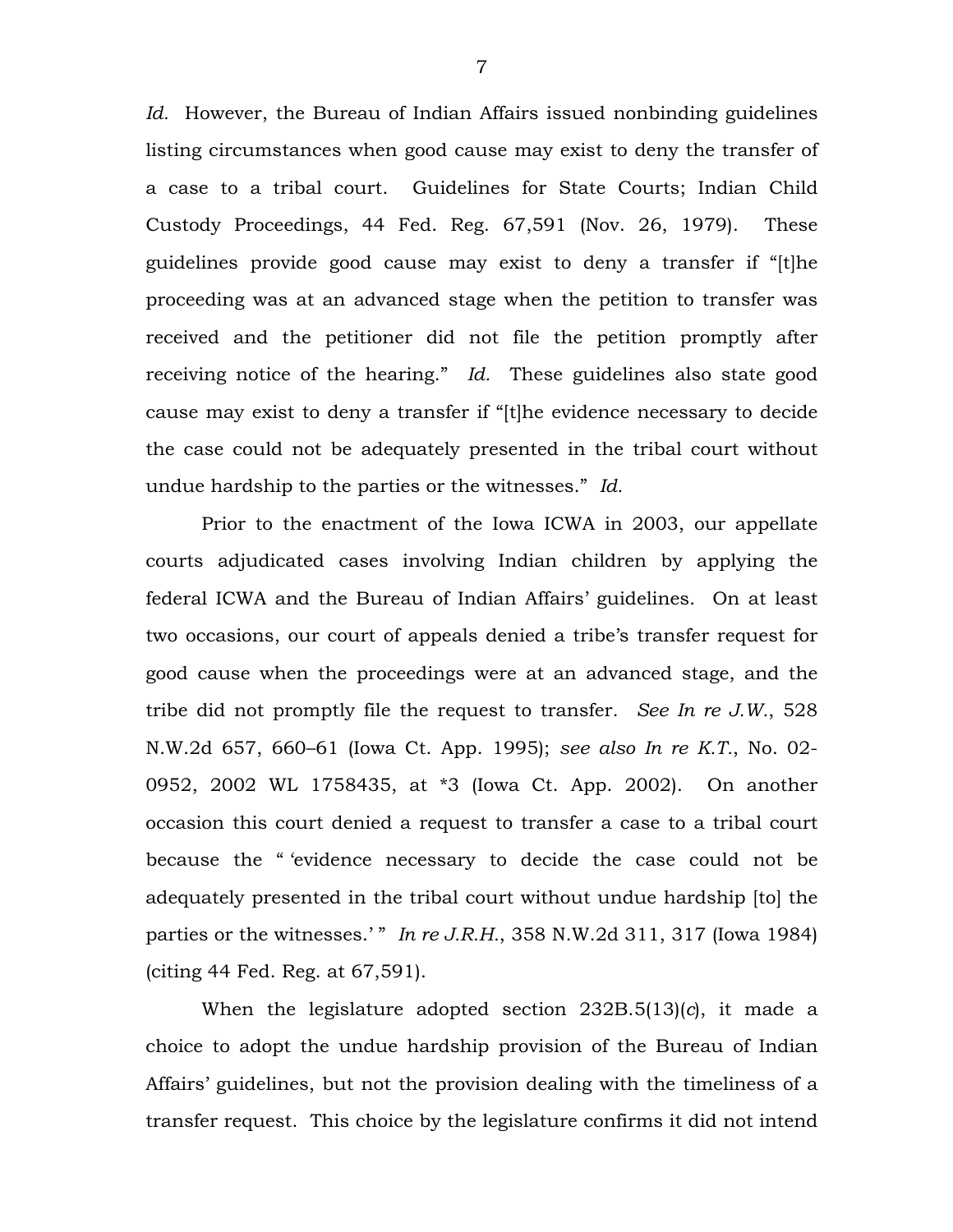to place a time limit on a parent's request to transfer a case to a tribal court.

Finally, the State argues the district court should have denied the transfer request because it was not in the best interest of the children. This argument fails for two reasons. First, the transfer statutes do not allow a best-interest-of-the-child exception to deny a transfer request made in accordance with the Iowa ICWA. Second, the Iowa ICWA does not use the traditional definition of "the best interest of the child" as used in custody cases involving non-Indian children. Iowa Code § 232B.3(2). The Iowa ICWA defines best interest of the child as:

[T]he use of practices in accordance with the federal Indian Child Welfare Act, this chapter, and other applicable law, that are designed to prevent the Indian child's voluntary or involuntary out-of-home placement, and whenever such placement is necessary or ordered, placing the child, to the greatest extent possible, in a foster home, adoptive placement, or other type of custodial placement that reflects the unique values of the child's tribal culture and is best able to assist the child in establishing, developing, and maintaining a political, cultural, and social relationship with the Indian child's tribe and tribal community.

*Id.* 

Under this definition, it is in a child's best interest to place him or her in a home that will preserve the unique values of the child's tribal culture and assist the child in establishing relationships with the tribe and tribal community. *Id.* Even if we were to find the traditional definition of the best interest of the children would override the circumstances enumerated in the transfer statutes, under the Iowa ICWA definition we find it is in the best interest of N.V. and P.V. to transfer their case to the tribal court so it can preserve the unique values of their tribal culture and assist the children in establishing relationships with their tribal community.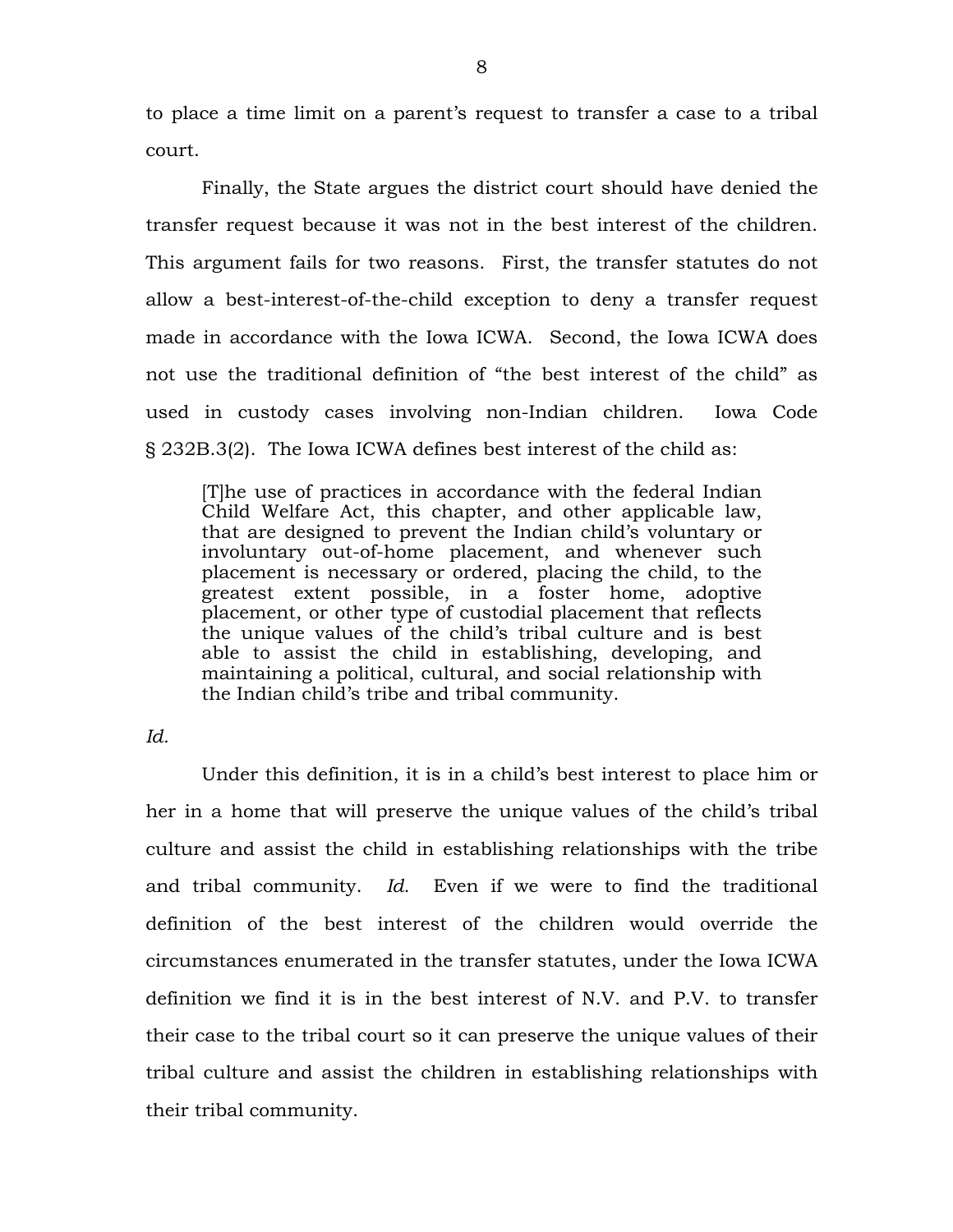Therefore, the district court was correct when it transferred this case to the tribal court even though the parents' request came at the beginning of the termination hearing.

**B. Whether the Parties or Witnesses Would Suffer Undue Hardship by a Transfer to the Tribal Court.** Iowa Code section 232B.5(13)(*c*) contains a hardship provision that allows a court to find good cause to deny a transfer. It provides:

Circumstances exist in which the evidence necessary to decide the case cannot be presented in the tribal court without undue hardship to the parties or the witnesses, and the tribal court is unable to mitigate the hardship by making arrangements to receive and consider the evidence or testimony by use of remote communication, by hearing the evidence or testimony at a location convenient to the parties or witnesses, or by use of other means permitted in the tribal court's rules of evidence or discovery.

Iowa Code § 232B.5(13)(*c*). The burden of proving good cause is on the party opposing the transfer, which in this case is the State. *See In re J.W.*, 528 N.W.2d at 660.

The district court found neither the parties nor the witnesses would suffer undue hardship if the case were transferred to the tribal court. In its ruling, the district court stated:

The evidence does not support a finding that . . . circumstances exist in which the evidence necessary to decide the case cannot be presented in the tribal court without undue hardship to the parties or witnesses. Prior court files, transcripts, and exhibits can be made available to the tribal court and the children, now twelve and fourteen, are bright young people who can make their positions and concerns known to their representatives in any forum.

We have no reason to disagree with this finding. Accordingly, the district court was correct when it refused to deny the transfer of this case to the tribal court under section 232B.5(13)(*c*).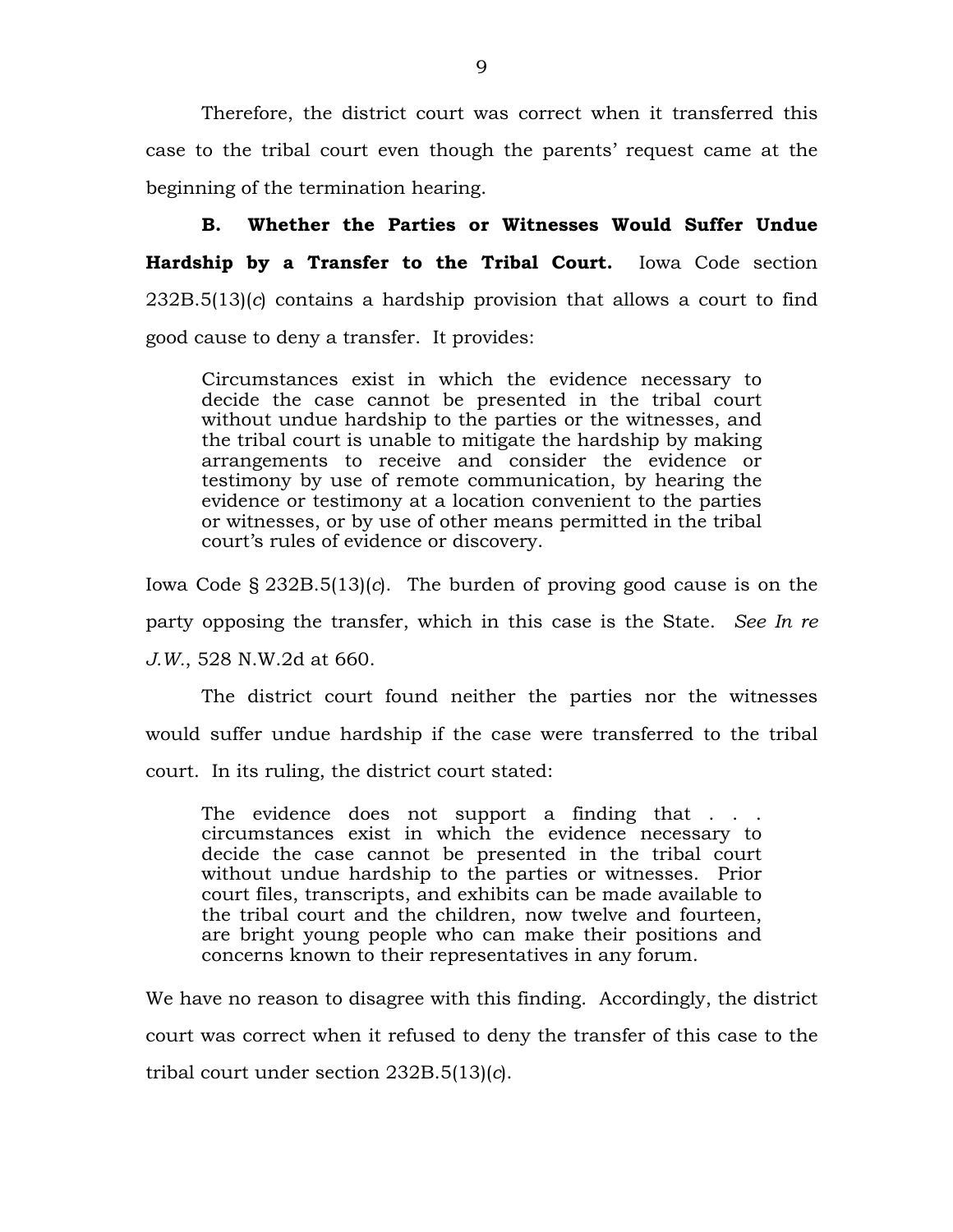**C. Whether the Doctrines of Estoppel, Forfeiture, or Laches Prevent the Parents From Requesting a Transfer to the Tribal Court.** On appeal the State raises the doctrines of forfeiture and laches for the first time. Ordinarily, issues not presented to the trial court are not reviewable when raised for the first time on appeal. *State v. Farni*, 325 N.W.2d 107, 109 (Iowa 1982). Therefore, we will not address the State's arguments concerning the doctrines of forfeiture and laches.

 In its ruling, the district court found the State's argument on estoppel compelling, but never ruled on the merits of the doctrine. Instead the court found the unambiguous requirements of the transfer statutes required the court to transfer this case to the tribal court. We agree with the district court.

The doctrine of estoppel cannot be used to trump the clear statutory right under the Iowa ICWA that allows a party to transfer a case to a tribal court without a time limit. To hold otherwise would not only insert a time limit for a person to request a transfer that is not contained in the transfer statutes, but would also be inconsistent with the purpose of the act.

The tribe's interest in the future of an Indian child is not only significant, it is also an interest the legislature sought to vigorously protect. The legislature provided that if an objection is made to the transfer, the court "shall reject any objection that is inconsistent with the purposes of [the Iowa ICWA]." Iowa Code § 232B.5(11). The purpose of the Iowa ICWA is to ensure Indian children can be placed in homes that reflect the unique values of the child's tribal culture and assist the child in establishing relationships with the child's tribe and tribal community. *Id.* § 232B.2. The transfer statute specifically provides: